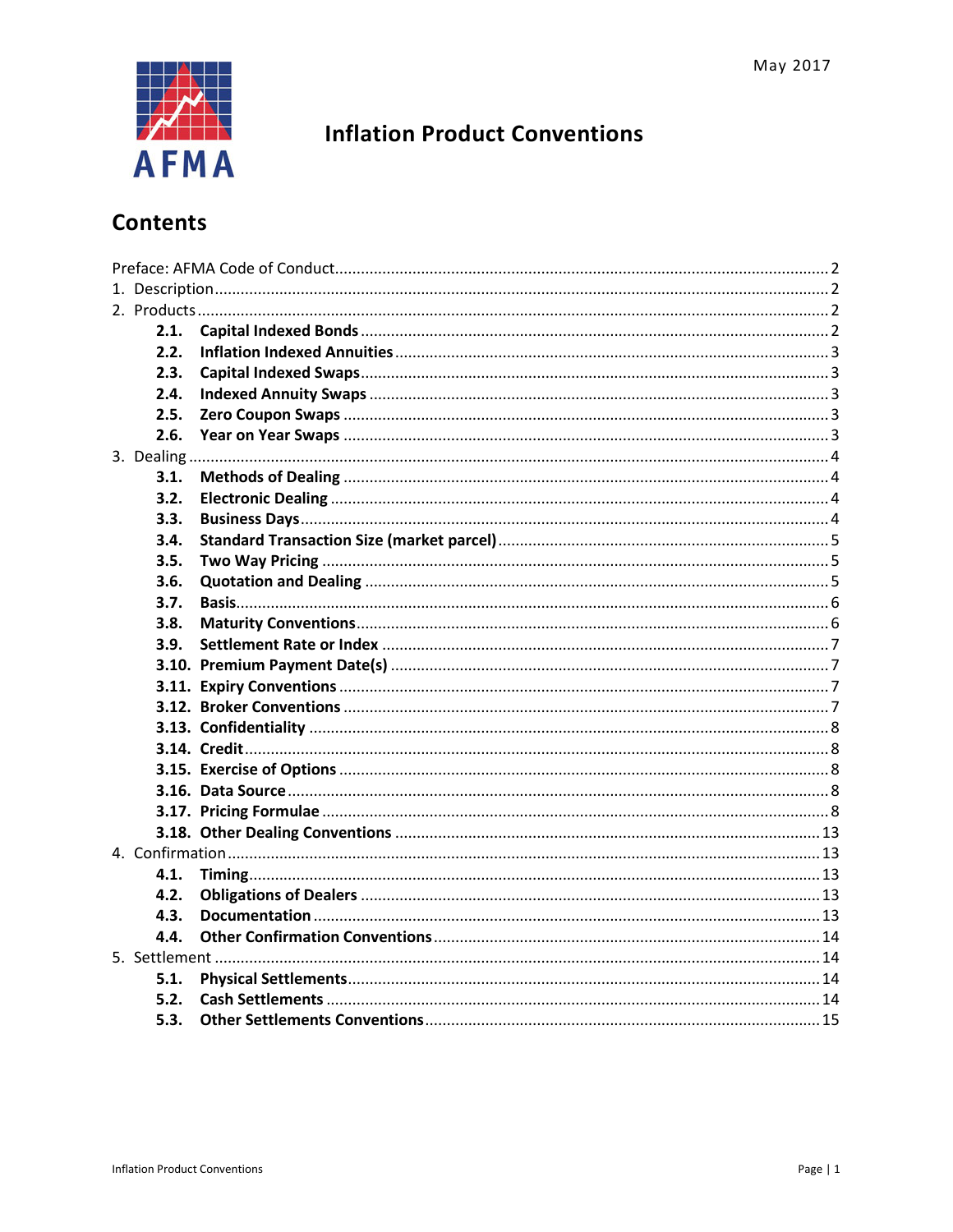# <span id="page-1-0"></span>**Preface: AFMA Code of Conduct**

AFMA promotes efficiency, integrity and professionalism in Australia's financial markets. The AFMA Code of Conduct (the Code) clearly articulates the ethical principles for minimum acceptable standards of behaviour and supports responsible decision making by firms and individuals engaged in financial markets activities.

All AFMA Financial Markets Members and Partner Members<sup>1</sup> are expected to observe the Code and operate with integrity, professionalism and competence. The Code is designed to support behaviors that put the interests of clients, the firm and the wider community ahead of personal or individual interests, and promotes confident participation by users in Australia's OTC markets.

The Code is presented in two parts - the **Ethical Principles** and the **Guidelines**.

Market participants are reminded that they are generally expected to observe and adhere to the market standards and conventions as set out below when engaging in any form of market dealing.

# <span id="page-1-1"></span>**1. Description**

## **Inflation Products**

Inflation Products are debt instruments that provide cashflows that are linked to an inflation rate. In Australia, the common inflation rate used for these products is the Headline Consumer Price Index or CPI. The CPI that is used for the purposes of these conventions is the `All groups CPI: Weighted average of eight capital cities' as maintained and published quarterly by the Australian Bureau of Statistics.

The following Inflation Product Conventions cover the two primary inflation products in the Australian market. These are:

- **CPI Bonds**, which include Capital Indexed Bonds and Inflation Indexed Annuities. These are long-term debt instruments issued by a variety of different issuers.
- **CPI Swaps**, which include Capital Indexed Swaps, Indexed Annuity Swaps, Zero Coupon Swaps and Year on Year Swaps. These are a form of over-the-counter derivative where one side of the swap is linked to the CPI. The transactions can be dealt under an ISDA master agreement (the preferred dealing method) with all additional definitions required to be contained in the bilateral confirmations exchanged by the deal counterparties.

These Conventions reflect current market practices and are maintained by the AFMA Inflation Products Committee.

# <span id="page-1-2"></span>**2. Products**

## <span id="page-1-3"></span>**2.1. Capital Indexed Bonds**

### **Capital Indexed Bonds**

Capital Indexed Bonds (CIBs) feature quarterly indexation of the outstanding capital or principal value, which is repaid in full at maturity. The capital value of the bond is adjusted for movements in the Consumer Price Index (CPI) published quarterly by the Australian Bureau of Statistics, although other price and wage indices have occasionally been used. A coupon interest rate on the bond is set at issue. Interest payments will vary over time in line with the indexed capital or principal value.

CIBs provide the investor with inflation protection. Nominal bond returns are subject to erosion from inflation. CIB returns are linked to the inflation rate to ensure that the real return expected by the investor over the life of the bond is maintained.

<span id="page-1-4"></span> $\overline{\phantom{a}}$ 

<sup>1</sup> As defined in the AFMA Constitution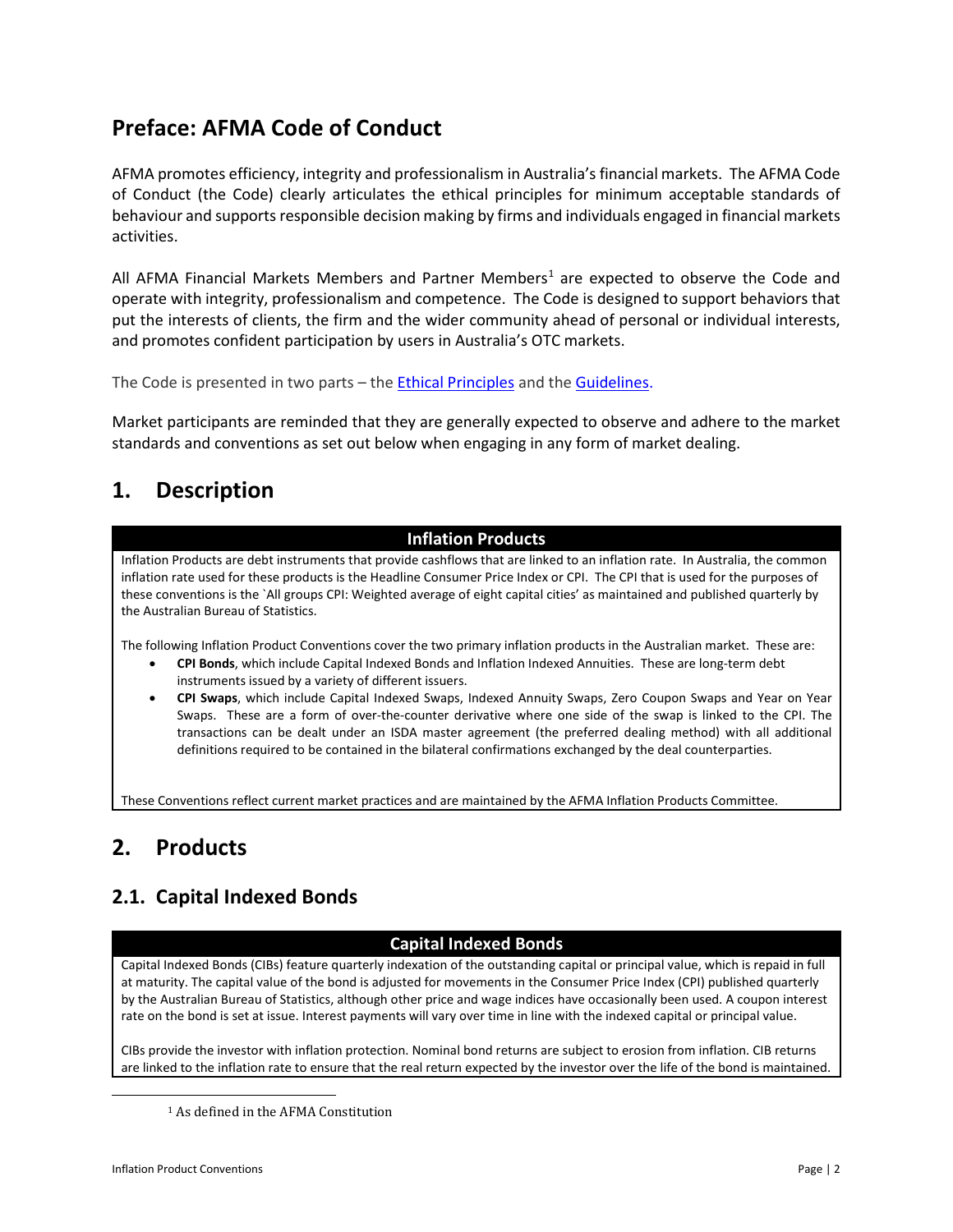# <span id="page-2-0"></span>**2.2. Inflation Indexed Annuities**

## **Inflation Indexed Annuities**

An Inflation Indexed Annuity (IIA) is a stream of regular payments that are adjusted with reference to the inflation rate to protect the real value of the payments from being eroded over time. The relevant inflation index is usually the one quarter lagging CPI.

## <span id="page-2-1"></span>**2.3. Capital Indexed Swaps**

## **Capital Indexed Swaps**

Capital Indexed Swaps (CIS) are CPI swaps where one side of the swap emulates the cash flow profile of a Capital Indexed Bond. The other side of the swap is similar to the floating leg of a vanilla interest rate swap, which is linked to a floating benchmark, such as BBSW. Note that, unlike a vanilla interest rate swap, notional values are exchanged initially and at maturity.

## <span id="page-2-2"></span>**2.4. Indexed Annuity Swaps**

## **Indexed Annuity Swaps**

Indexed Annuity Swaps (IAS) are CPI swaps where one side of the swap emulates the cash flow profile of an Inflation Indexed Annuity. The other side of the swap is an escalating nominal annuity (with amortising principal) at a fixed escalation rate, or a floating rate (usually based on BBSW). Note that notional values are exchanged with each cash flow in an amortising fashion, and hence the notional value is zero after the final cash flow.

## <span id="page-2-3"></span>**2.5. Zero Coupon Swaps**

### **Zero Coupon Swaps**

Zero Coupon Swaps (ZCS) are CPI swaps where one side of the swap is similar to the cash flow profile of the inflation indexed notional principal of a Capital Indexed Bond, which is payable at maturity. In other words, the notional which is eventually payable is indexed to the CPI. The other side of the swap represents an indexed notional principal which is indexed at an agreed fixed rate. There are no coupon payments on either side of the swap. Both legs have no interim interest payments and the indexed notionals are netted upon exchange at maturity. Notional values are exchanged initially and at maturity.

Standard swaps are based on terms of 3 months, 1, 2, 3, 4, 5, 7, 10, 12, 15, 20, 25 and 30 years.

Unless otherwise stated, scheduled maturities will be rolled to the next quarterly date, being the 15<sup>th</sup> of March, June, September and December, upon release of the quarterly CPI figure. Thus a five year trade on 10 October 2008 (which is before the September CPI release) would effectively start on 15 September 2015 and terminate on 15 September 2020, and a five year trade on 30 October 2015 will terminate on 15 December 2020.

## <span id="page-2-4"></span>**2.6. Year on Year Swaps**

### **Year on Year Swaps**

Year on Year Swaps (YOY) are CPI swaps where one side of the pays an annual fixed rate coupon on a fixed notional and the other side pays an annual coupon determined by the year-on-year rate of inflation (E.g.; CPI<sub>Sep2014</sub>/CPI<sub>Sep2013</sub> -1) based on a fixed notional. Inflation is paid out annually instead of paying cumulative inflation (which is the case for Zero Coupon Swaps).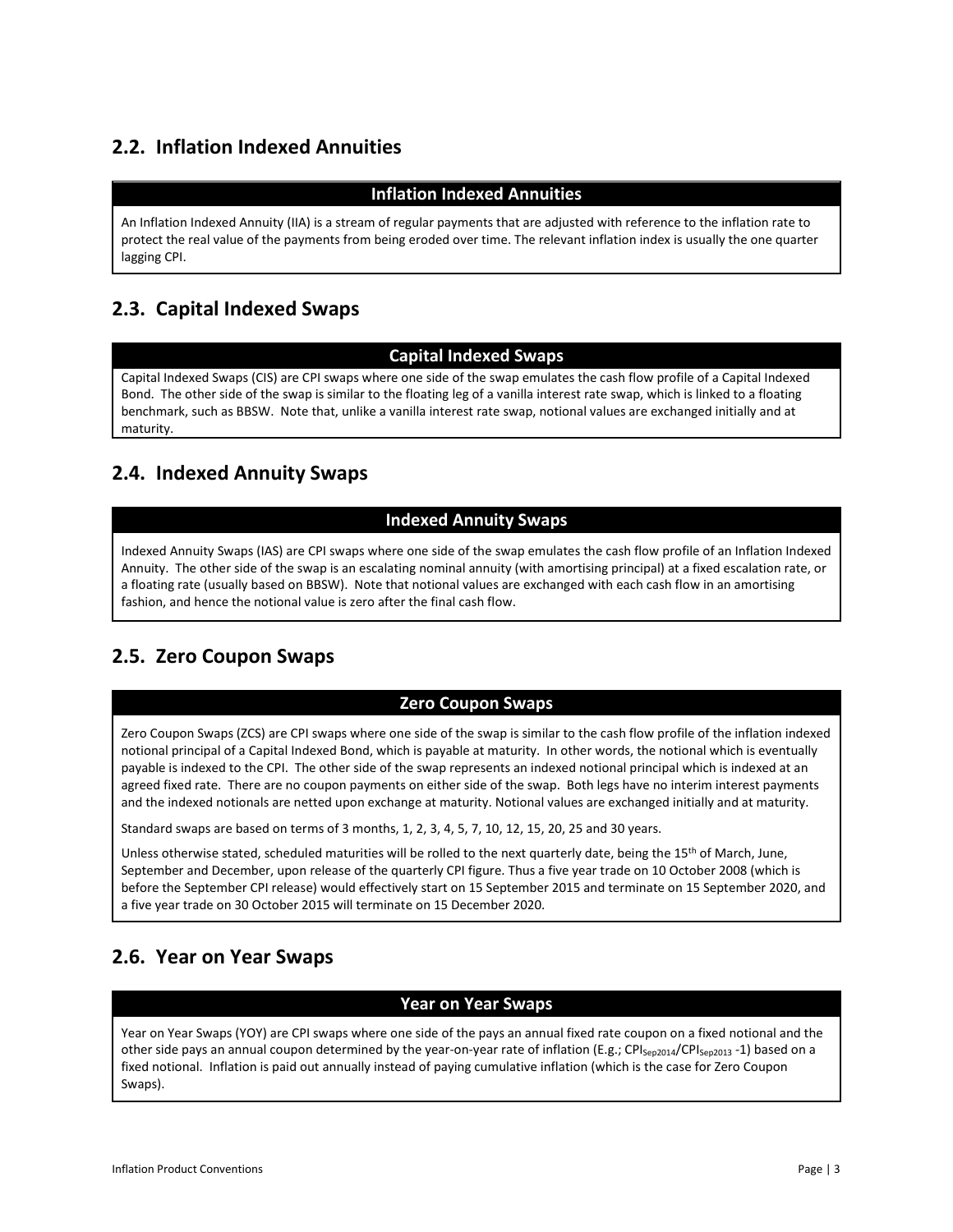# <span id="page-3-0"></span>**3. Dealing**

## <span id="page-3-1"></span>**3.1. Methods of Dealing**

### **All Products**

The main methods of dealing within the inflation products market consist of:

- Directly via the telephone
- Directly via the broker screen market
- Directly via other electronic platforms or other electronic communication methods, such as via chat systems.

## <span id="page-3-2"></span>**3.2. Electronic Dealing**

### **All Products**

The increasing sophistication of financial markets has created a space for brokers, dealers and clients to access markets via electronic platforms or other electronic communication methods.

## <span id="page-3-3"></span>**3.3. Business Days**

### **All Products**

#### **Good Business Day:**

A good business day is defined as any day on which banks in the state of New South Wales (NSW) are generally open for business, or a day other than one on which banks in NSW are obliged or permitted to close excluding Saturday and Sunday.

Essentially, NSW business days are weekdays (Monday to Friday) other than NSW public holidays as gazetted under the NSW state government's Banks and Bank Holidays Act 1912.

That said Australian OTC markets generally tend to operate in a reduced capacity on gazetted NSW public holidays that are not similarly gazette in Victoria.

#### **Non Business Day:**

A non-business day is defined as any day on which banks in the state of NSW are generally obliged or permitted to close, including Saturday and Sunday.

In general, AFMA recommends that transactions should not be negotiated for settlement or price fixing (rollover) on a nonbusiness day.

Other conventions can be utilised, if agreed upon at the time of dealing by the bilateral parties to the transaction.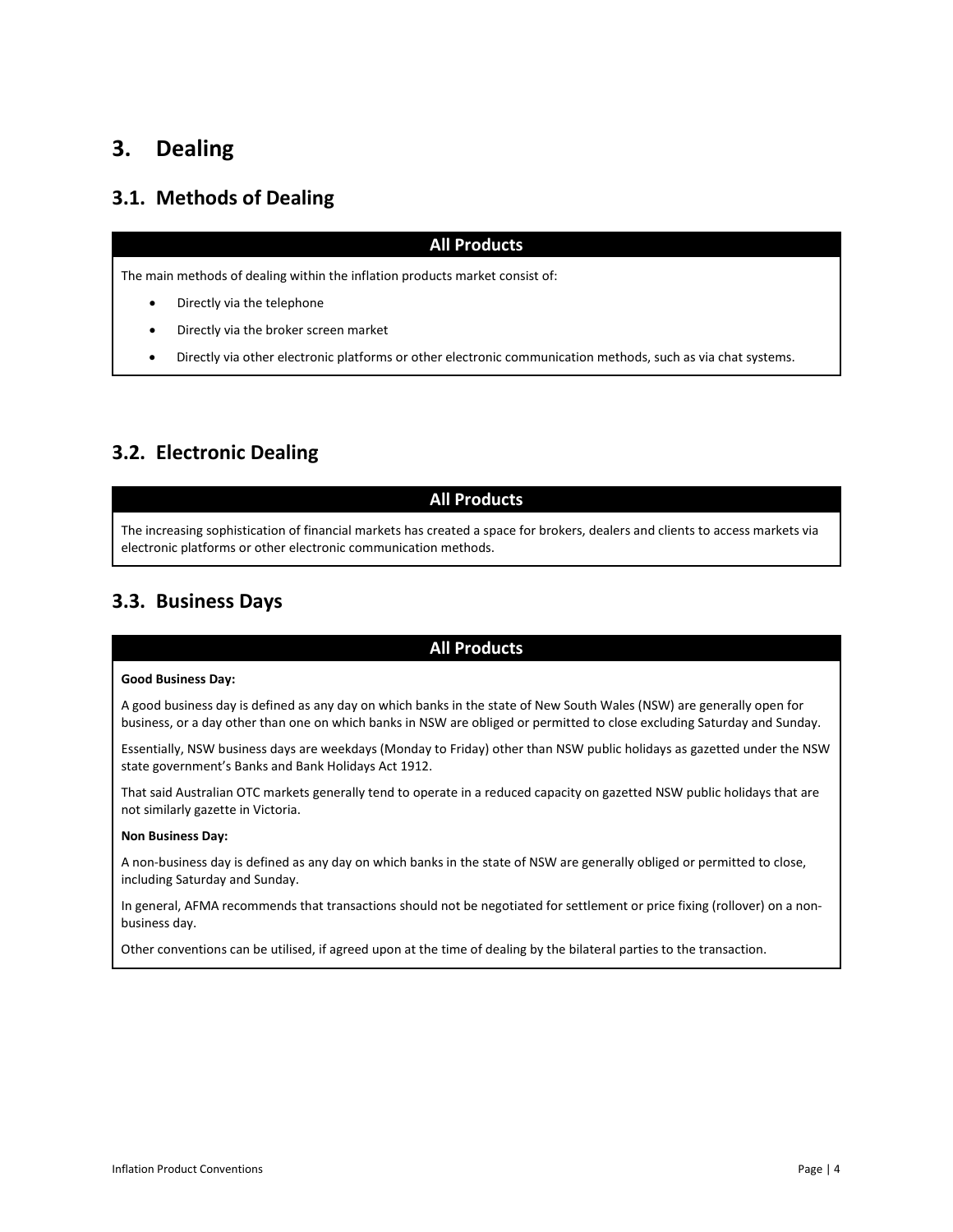# <span id="page-4-0"></span>**3.4. Standard Transaction Size (market parcel)**

| <b>Capital Indexed Bonds</b>                     |                                    |  |  |
|--------------------------------------------------|------------------------------------|--|--|
| The standard market parcel size is AUD 5 million |                                    |  |  |
|                                                  | <b>Inflation Indexed Annuities</b> |  |  |
| No specific convention.                          |                                    |  |  |
|                                                  | <b>Capital Indexed Swaps</b>       |  |  |
| No specific convention                           |                                    |  |  |
|                                                  | <b>Indexed Annuity Swaps</b>       |  |  |
| No specific convention                           |                                    |  |  |
|                                                  | <b>Zero Coupon Swaps</b>           |  |  |
| Maturity                                         | <b>Notional Principal</b>          |  |  |
| $<$ 1 year                                       | \$50 million                       |  |  |
| $>= 1$ and $=< 6$ years                          | \$25 million                       |  |  |
| > 6 years                                        | \$10 million                       |  |  |
| <b>Year on Year Swaps</b>                        |                                    |  |  |
| No specific convention                           |                                    |  |  |

## <span id="page-4-1"></span>**3.5. Two Way Pricing**

|                         | <b>All Products</b> |
|-------------------------|---------------------|
| No specific convention. |                     |

# <span id="page-4-2"></span>**3.6. Quotation and Dealing**

## **CPI Bonds – CIBs and IIAs**

The market is quoted on a quarterly real yield to maturity basis, rather than a price basis.

The standard bid/offer spread for securities longer than one year to maturity is the spread dictated by market price makers given prevailing market conditions at that time.

Dealers generally quote on one of three bases:

• *Exchange of Futures for Physicals (EFP)* - Is a service offered by the SFE. In the OTC market each stock trades at a spread to either the three year bond futures contract or the ten year bond futures contract. EFP works by two counterparties striking a deal to trade long term securities and agreeing to swap an agreed number of relevant futures contracts. Unless otherwise agreed, the number of contracts is a function of the ratio of the PVBP of the stock to the PVBP of the relevant futures contract. Refer to ASX 24 Operating Rules Procedures 4800.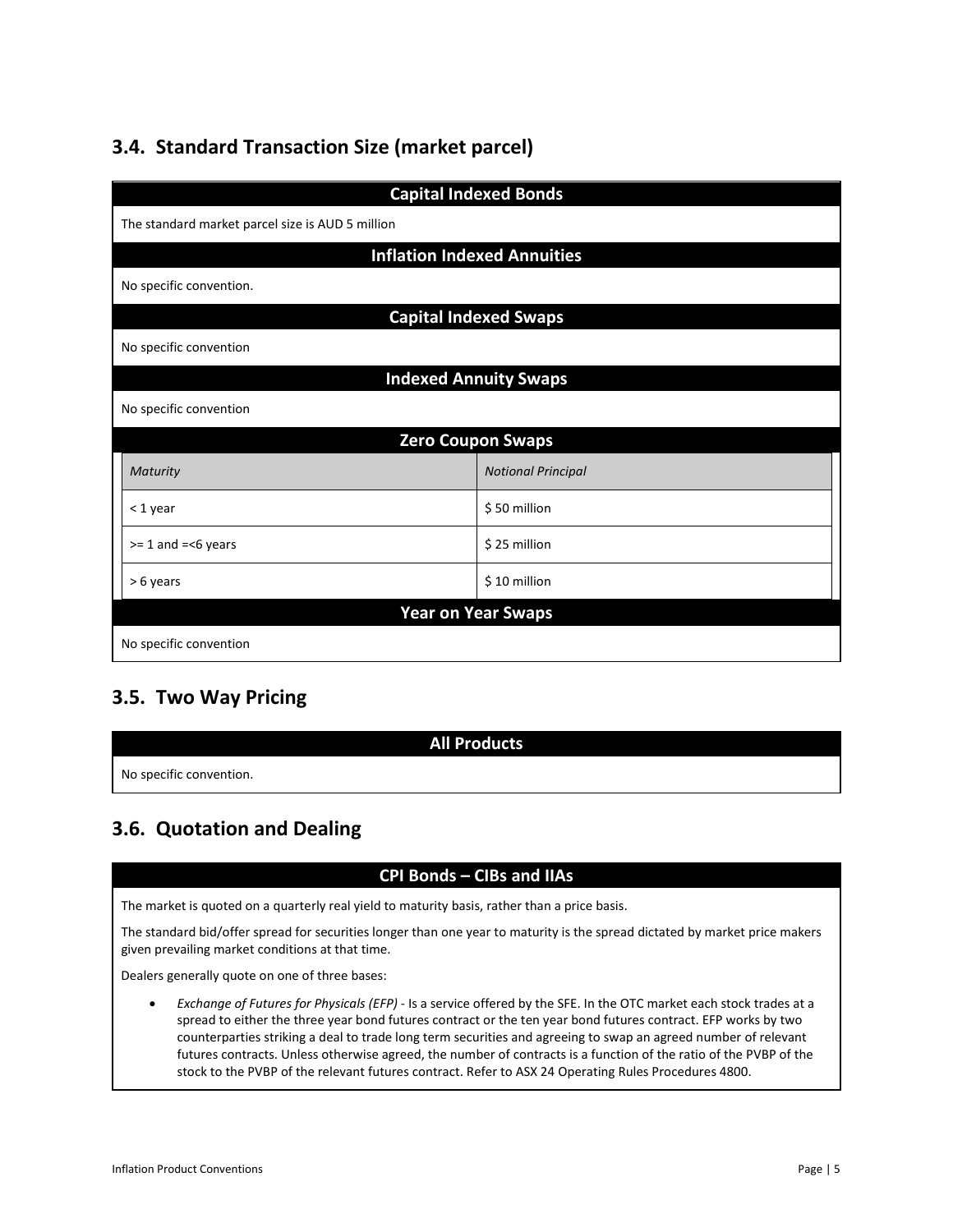- *Outright* When a dealer deals on an outright basis they quote a yield to maturity at which they are willing to buy or sell the stock. There is no exchange of futures.
- *Switch* A switch is where a counterparty wants to buy one stock and sell another. This is generally quoted in terms of the difference between the yields to maturity of the two stocks.

### **Capital Indexed Swaps**

The quotation is on the basis of the fixed real rate that applies to the real leg calculations, or as agreed

#### **Indexed Annuity Swaps**

The quotation is on the basis of the fixed escalation rate for the nominal side, or as agreed

#### **Zero Coupon Swaps**

The quotation is on the basis of the escalation rate quoted on the fixed leg for the term.

#### **Year on Year Swaps**

The quotation is on the basis of the effective annual fixed rate coupon rate for the nominal side.

## <span id="page-5-0"></span>**3.7. Basis**

## **CPI Bonds – CIBs and IIAs**

Not applicable.

## **Capital Indexed Swaps**

Swaps are quoted on a quarterly fixed real rate basis. The day count basis for the floating leg is actual days/365 fixed

#### **Indexed Annuity Swaps**

Swaps are quoted on a quarterly fixed escalation rate basis.

#### **Zero Coupon Swaps**

Swaps are quoted as an effective annual escalation rate applied to the notional amount.

#### **Year on Year Swaps**

Swaps are quoted as an effective annual rate applied to the notional amount.

## <span id="page-5-1"></span>**3.8. Maturity Conventions**

### **CPI Bonds – CIBs and IIAs**

Not applicable.

## **CPI Swaps – CIS, IAS, ZCS and YOY**

In general AFMA recommends that transactions should not be negotiated for settlement or price setting (rollover) on a non business day.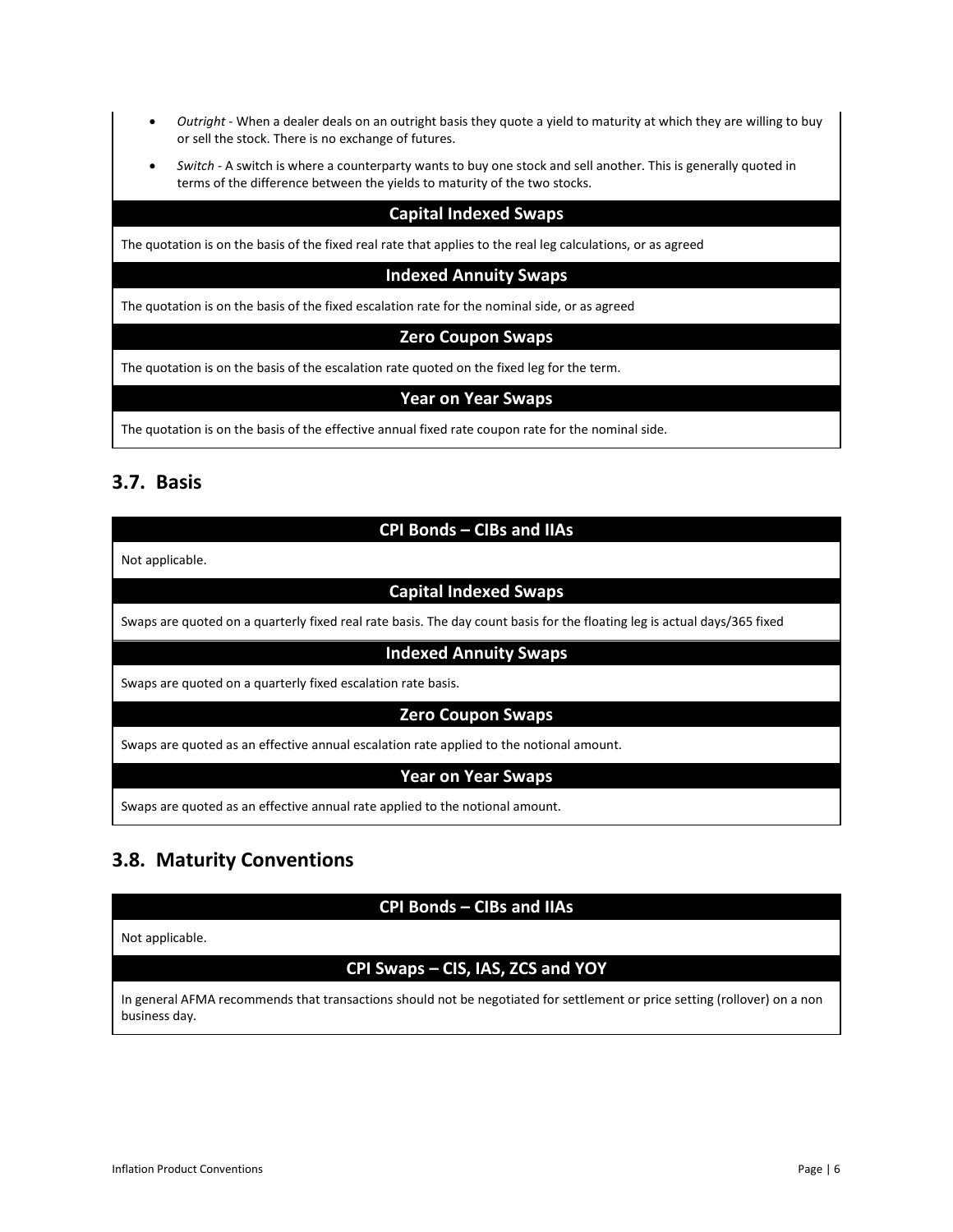## <span id="page-6-0"></span>**3.9. Settlement Rate or Index**

## **CPI Bonds – CIBs and IIAs**

The index for CPI Bonds is the 'Weighted Average of Eight Capital Cities All Groups CPI' maintained and published quarterly by the Australian Bureau of Statistics.

#### **CPI Swaps – CIS, IAS, ZCS and YOY**

The index for the inflation side of the swap is the Consumer Price Index (or as defined within the ISDA confirmation if different). The index for the floating side of a Capital Indexed Swap is 3 month BBSW.

## <span id="page-6-1"></span>**3.10. Premium Payment Date(s)**

Not applicable.

## <span id="page-6-2"></span>**3.11. Expiry Conventions**

**All Products**

**All Products**

Not applicable.

## <span id="page-6-3"></span>**3.12. Broker Conventions**

| <b>All Products</b>                                                                                                                                                                                                                                                                                                                                                                                                                             |
|-------------------------------------------------------------------------------------------------------------------------------------------------------------------------------------------------------------------------------------------------------------------------------------------------------------------------------------------------------------------------------------------------------------------------------------------------|
| The following conventions should be followed when dealing through brokers:                                                                                                                                                                                                                                                                                                                                                                      |
| If a dealer provides a firm order with a broker and is hit on such an order the dealer must deal at the level specified for the<br>minimum market parcel. If the dealer reneges on such a quote (i.e. drops the broker) the counterparty wishing to deal at the<br>quoted price may request that the name of the other party be provided. After the broker informs the party who has reneged<br>the broker is obliged to pass the party's name. |
| If such a dispute cannot be resolved bilaterally between the 2 parties the party with the grievance may refer to AFMA for<br>assistance in resolving the matter.                                                                                                                                                                                                                                                                                |
| If an order is placed with a broker under reference then the broker should refer to the dealer before dealing at the specified<br>price.                                                                                                                                                                                                                                                                                                        |
| When providing quotes to brokers, dealers should attempt to specify the basis on which they are prepared to deal, e.g. the<br>curve must be trading at or within half a point from a specified price. If the curve moves more than half a point against the<br>dealer the quote is no longer firm.                                                                                                                                              |
| When a dealer has a price with a broker it is expected that the dealer will deal at least the minimum market parcel if they<br>have not specified a particular amount to the broker. It is then the responsibility of the broker to promulgate that<br>information.                                                                                                                                                                             |
| In instances where a dealer has submitted prices to multiple brokers and is subsequently simultaneously dealt on current<br>unrevoked prices, the dealer must, subject to credit availability, honour and transact the minimum market parcel (as<br>described in section 3.4 of the Conventions) with each impacted broker.                                                                                                                     |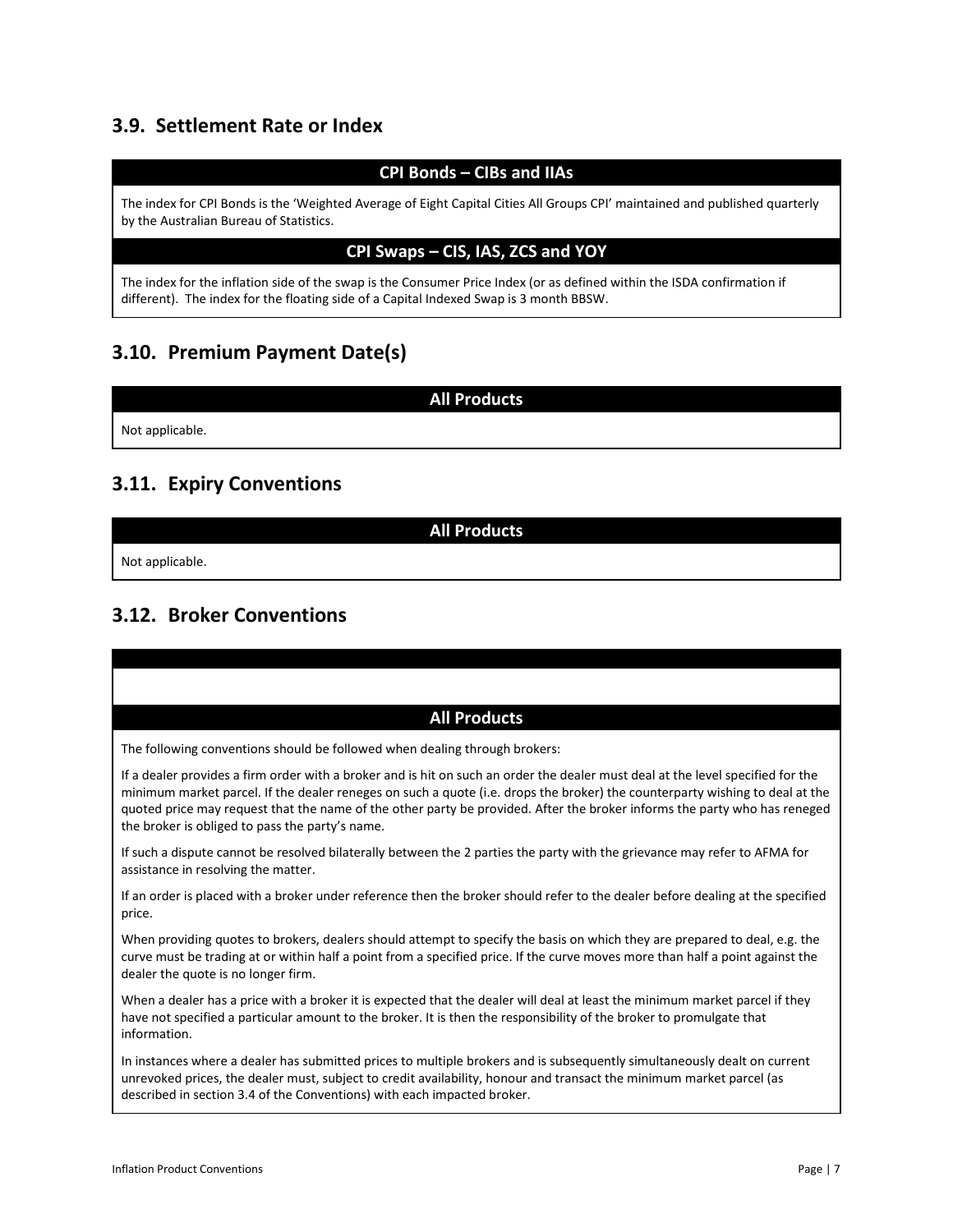# <span id="page-7-0"></span>**3.13. Confidentiality**

### **All Products**

Names of counterparties will not be passed by brokers prior to dealing unless both parties agree to the passing of names.

Brokers should not pass counterparty names to other market participants.

Brokers should pass the size of counterparty deals on request to other market participants as they occur in a timely manner.

When dealers are trading directly or through a broker neither of the parties should disclose the name of the counterparty or the size of the transaction dealt to other market participants.

## <span id="page-7-1"></span>**3.14. Credit**

## **All Products**

The ability to deal is subject to credit constraints. Dealers should advise the counterparty as soon as possible if they are unable to deal because of credit limits.

## <span id="page-7-2"></span>**3.15. Exercise of Options**

**All Products**

**All Products**

Not applicable.

## <span id="page-7-3"></span>**3.16. Data Source**

Not applicable.

## <span id="page-7-4"></span>**3.17. Pricing Formulae**

#### **Capital Indexed Bonds**

**Settlement formula:**

$$
P = V^{f/q} [g(Z + A_n^i) + 100v^n]. \frac{K_t (1 + \frac{p}{100})^{-1/q}}{100}
$$

 $K_t = K_{t-1} \left(1 + \frac{p}{100}\right)$  rounded to two decimal places = nominal value of the principal at the next interest payment date (whether or not there is an interest payment due to the buyer of the bonds)

 $K_{t-1}$  = nominal value of the principal at the previous interest payment date.  $K_{t-1}$  is equal to \$100 (the face value of the stock) at the date one quarter before the date on which the stock pays its first coupon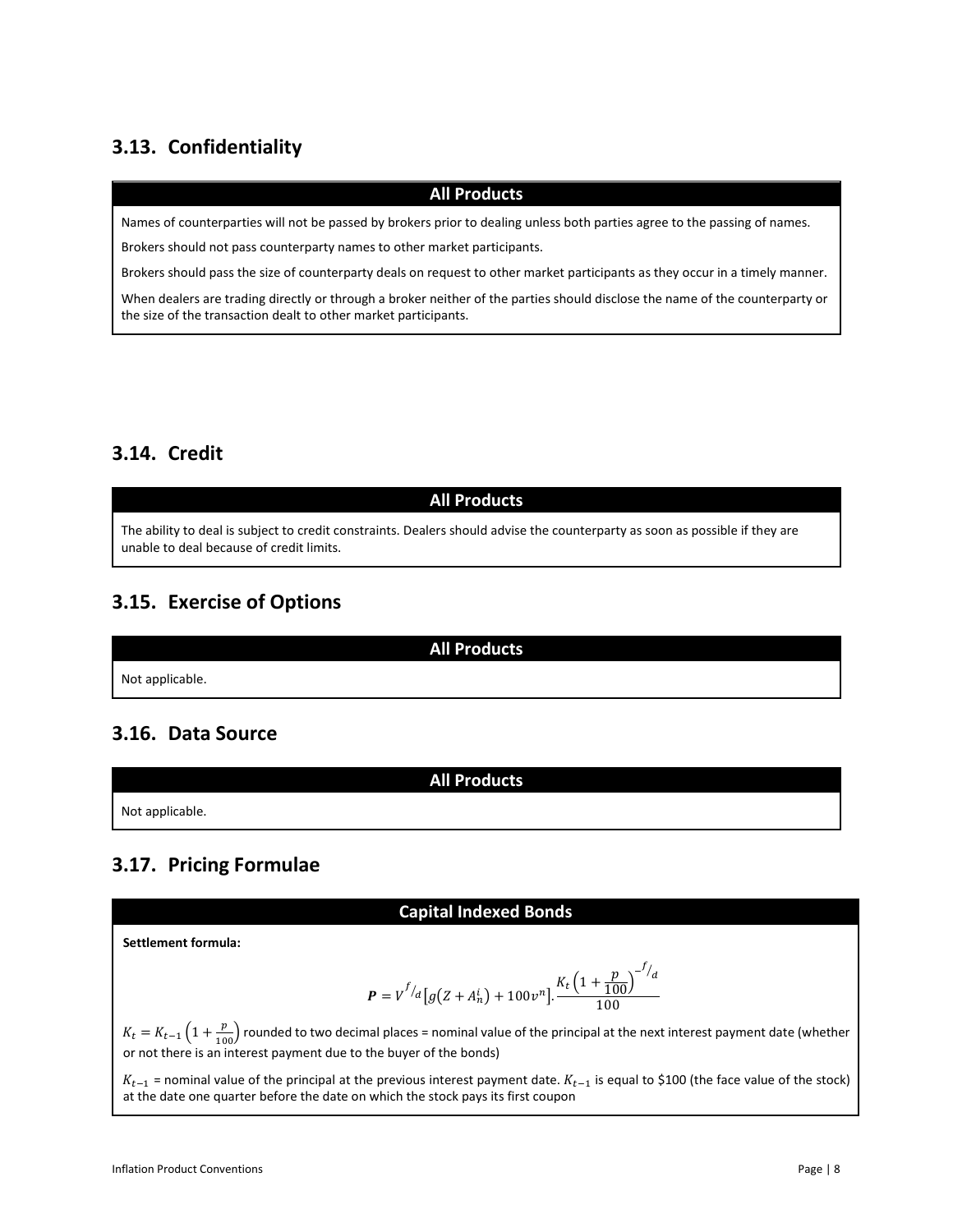$i =$  the annual real yield (per cent) to maturity divided by 400

 $p = \frac{100}{2} \times (\frac{CPL_t}{CPL_{t-2}} - 1)$  = half the semi annual change in the Consumer Price Index over the two quarters ending in the quarter which is two quarters prior to that in which the next interest payment falls (eg. if the next interest payment is in November, p is based on the movement in the CPI over the two quarters ended in the June quarter preceding)

*f* = the number of days from the date of settlement to the next interest payment date

*d* = the number of days in the quarter ending on the next interest payment date

 $g$  = the fixed quarterly coupon rate payable (equal to the annual fixed rate divided by 4)

 $n =$  the number of full quarters between the next interest payment date and the date of maturity

$$
v = \frac{1}{1+i}
$$

 $A_n^i = v + v^2 + \dots + v^n = \frac{1 - v^n}{i}$  except if  $i = 0$  then  $A_n^i =$ 

*Z* = 1 if there is an interest payment to the purchaser at the next interest payment date (cum interest), or 0 if there is no payment to the purchaser at the next interest payment date (ex interest)

The settlement amount will be rounded to the nearest cent (0.50 cent being rounded up).

#### **Interest payments:**

Interest payments for stock shall be calculated on the basis of the following formula and rounded to the nearest cent (0.50 cent being rounded up).

$$
g\times\frac{K_t}{100}
$$

#### **Number of decimal places:**

|                 | <b>Capital Indexed Bonds</b> |
|-----------------|------------------------------|
| Price per \$100 |                              |
|                 |                              |
|                 |                              |
|                 |                              |
|                 |                              |

Price per \$100 is rounded to the third decimal place except the last interest period (the period beginning when a Capital Indexed Bond goes ex-interest for the second last time) when there is no rounding)..

#### **Inflation Indexed Annuities**

#### **Settlement Formula:**

$$
P = \left(\frac{v}{q}\right)^{f/d} \times B_{T-1} \times q \times \left(Z + A_n^i\right)
$$

 $B_{T-1}$  = previous annuity payment (or  $B_0$ , prior to first annuity payment)

 $q$  = quarterly inflation factor =  $CPI_{i}/CPI_{i-1}$  (but not less than 1)

 $CPI_i$  = highest *CPI* index released inclusive from  $CPI_0$  to the settlement date, inclusive

*CPIj-1* = highest *CPI* index inclusive from *CPI-1* to the second latest released CPI index (inclusive) as at the settlement date

$$
A_n^i = v + v^2 + \dots + v^n = \frac{1 - v^n}{i}
$$
 except if  $i = 0$  then  $A_n^i = n$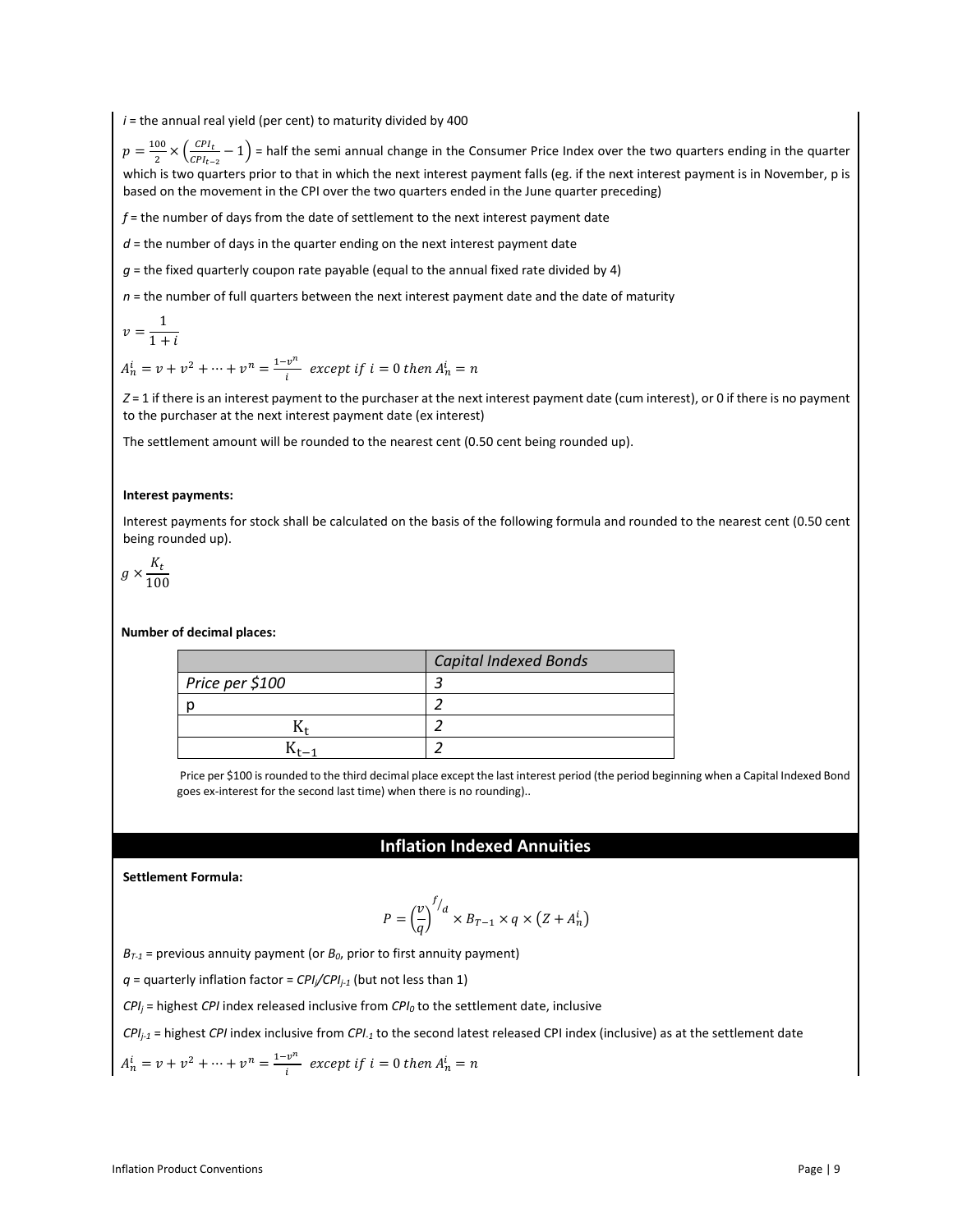$v = \frac{1}{1 + i}$ 

*i* = settlement real yield (divided by 4) and expressed as a decimal

 $n =$  number of full quarters from next annuity payment to maturity

*f* = number of days from settlement date to next annuity payment date

*d* = number of days in the full quarter ending on the next annuity payment date

*Z* = 1 if there is an annuity payment to the purchaser at the next annuity payment date (cum interest) or 0 if there is no payment to the purchaser at the next annuity payment date (ex interest)

When the next annuity payment is known the formula becomes (cum interest):

$$
P = \left(\frac{v}{q}\right)^{f/d} \times B_T \times (Z + A_n^i)
$$

When settlement takes place on an annuity payment date the formula becomes (ex interest):

$$
P = B_T \times A_n^i
$$

 $B_T$  = current annuity payment

*n* = number of full quarters to maturity

*q as a Factor Convention*

*q* is used in the settlement formula for calculating the next quarterly coupon adjustment and prior to the relevant CPI release the market convention is that *q* is based on the previous inflation adjustment. If there is significant inflation volatility an alternative value of *q* may be agreed for transactional purposes, or a pricing adjustment may be agreed to take place upon the CPI release by recalculating the settlement price using the actual inflation adjustment. For either of these alternatives to apply, they must be agreed by both buyer and settler at the time of trade, otherwise the existing market convention will apply.

That is, if transactions take place before, or on, the CPI release date (but prior to the actual release time), where the settlement date is on or after the CPI release date, then the *q* factor is determined by the old CPI data unless otherwise agreed.

#### **Annuity Payments:**

Payable quarterly in arrears in accordance with the following formula:

$$
B_T = B_O \times \frac{CPI_T}{CPI_O}
$$

 $B_T$  = annuity payment at time  $T$ 

 $B_0$  = base annuity payment

 $CPI_0$  = CPI index for the full calendar quarter prior to issue date

*CPIT* = highest CPI index inclusive from *CPI0* to the full calendar quarter preceding the annuity payment date

#### **Number of decimal places:**

|                 | <b>Inflation Indexed Annuities</b> |
|-----------------|------------------------------------|
| Price per \$100 |                                    |
| Base annuity    | 64                                 |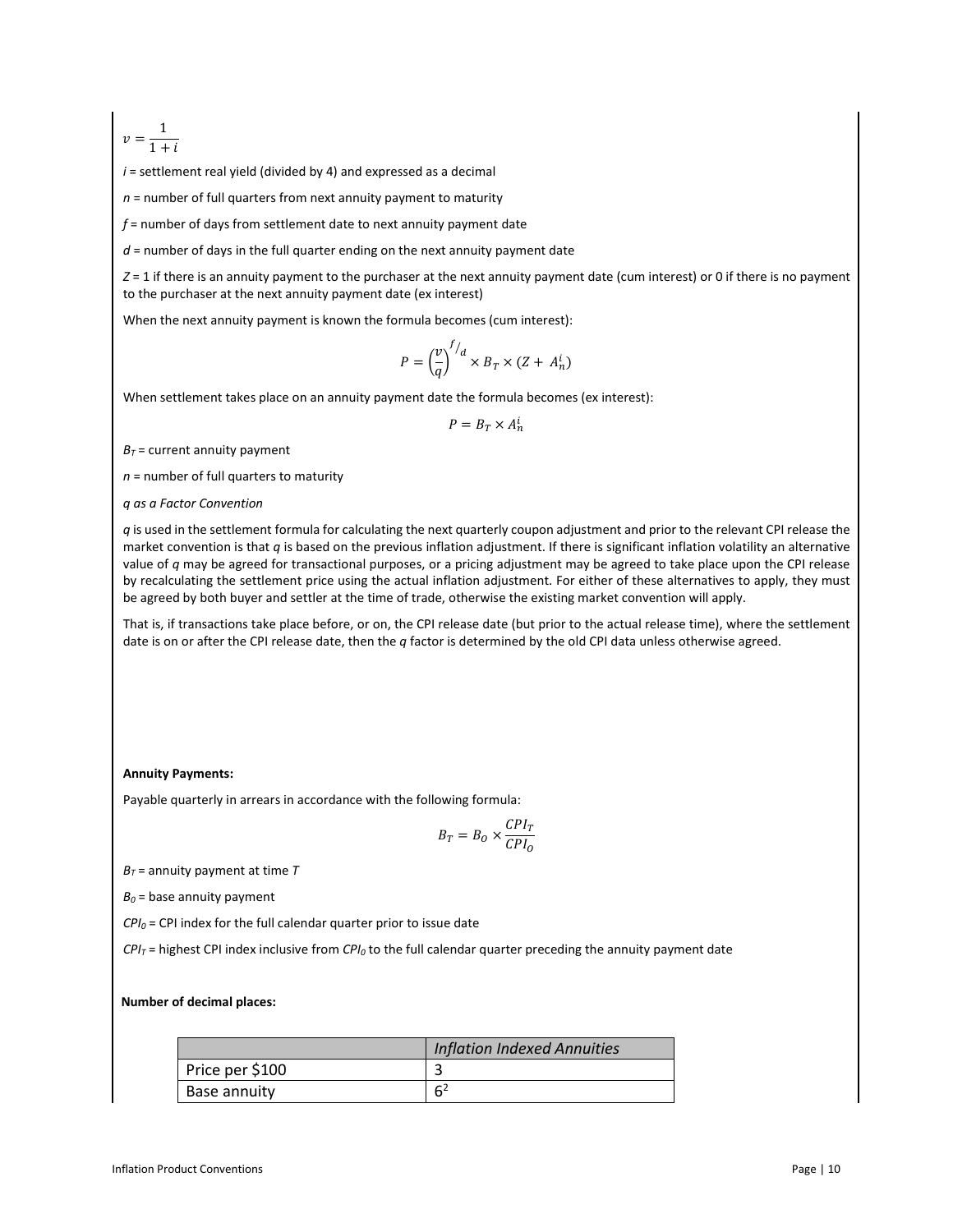#### Latest annuity 16

<sup>2</sup> Recommendation for future issues. Some existing issues have a different rounding which is detailed in their specific information memoranda. It is not proposed to change the rounding methods of issues already in the market.

### **Capital Indexed Swaps**

The quarterly payments are calculated as follows:

|                          | <b>CPI Leg</b>                                                  | <b>Floating Leg</b>                                                              |
|--------------------------|-----------------------------------------------------------------|----------------------------------------------------------------------------------|
| Initial Exchange         | <i>Notional</i>                                                 | <i>Notional</i>                                                                  |
| <b>Quarterly Payment</b> | <i>Notional</i> $\times \frac{r}{4} \times \frac{K_{(n)}}{100}$ | <i>Notional</i> $\times$ <i>BBSW</i> (3 <i>month</i> ) $\times \frac{days}{365}$ |
| <b>Final Exchange</b>    | <i>Notional</i> $\times \frac{K_{(last)}}{100}$                 | <i>Notional</i> (standard final principal<br>exchange)                           |

*r* = the dealing fixed real rate expressed as a percentage per annum

*n* = the number of full coupon periods since the start date

*days* count basis is actual days/365 fixed

 $K_{(0)}$  factor is set at 100 at deal time and applies to swap start date. From then on  $K_{(n)}$  is calculated as:

$$
K_{(n)} = K_{(n-1)} \times \left(1 + \frac{P_{(n)}}{100}\right)
$$

$$
P_{(n)} = \left(\frac{CPI_{(n-1)}}{CPI_{(n-3)}} - 1\right) \frac{100}{2}
$$

*K* is rounded to 2 decimal places

*P* is rounded to 2 decimal places

 $\mathit{CPI}_{(n)}$  is the most recently available CPI at the time the  $n^{th}$  payment would be due

BBSW (3month) days defined as per standard swap.

#### **Indexed Annuity Swaps**

The quarterly payments for IAS where the non-CPI leg is fixed are calculated as follows:

|                                                                                        | CPI Leg                                                         | Fixed Leg                                                         |  |
|----------------------------------------------------------------------------------------|-----------------------------------------------------------------|-------------------------------------------------------------------|--|
| <b>Quarterly Payment</b>                                                               | <i>NotionalBasePayment</i> $\times \frac{CPI_{(n)}}{CPI_{(n)}}$ | <i>NotionalBasePayment</i><br>$\times (1 + \frac{IndexFactor}{})$ |  |
| $n =$ the number of full coupon periods since the start date                           |                                                                 |                                                                   |  |
| $CPI_{(n)}$ = the most recently available CPI index at the time the nth payment is due |                                                                 |                                                                   |  |
| $CPI_{(0)}$ = the most recently available CPI index at the start date (base CPI)       |                                                                 |                                                                   |  |
| Index Factor = the fixed escalation rate on which the swap is quoted                   |                                                                 |                                                                   |  |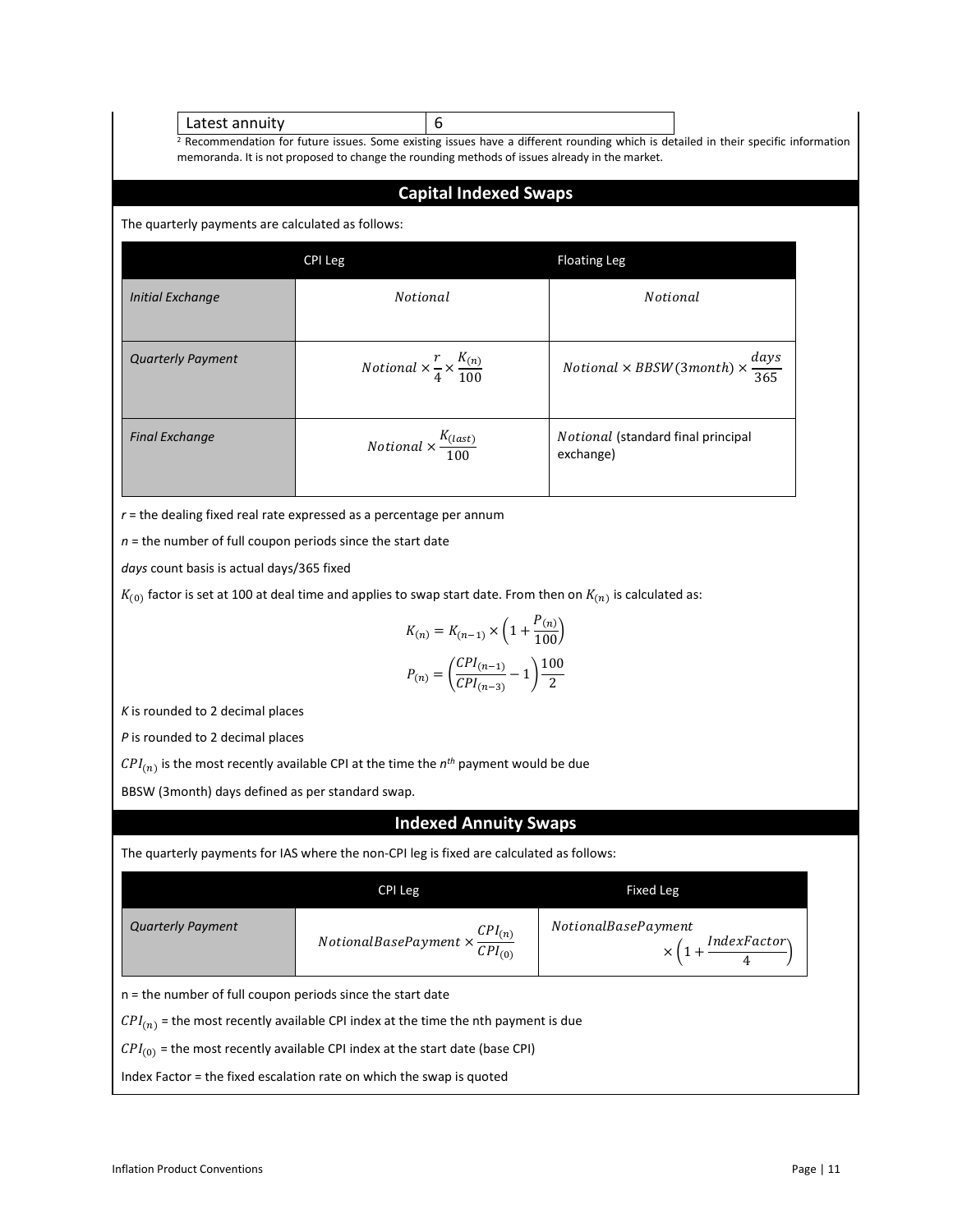| Notional Base Payment = the dealing notional payment size                                 |                                                                                                                                              |                                           |  |
|-------------------------------------------------------------------------------------------|----------------------------------------------------------------------------------------------------------------------------------------------|-------------------------------------------|--|
|                                                                                           | <b>Zero Coupon Swaps</b>                                                                                                                     |                                           |  |
| The payments are calculated as follows:                                                   |                                                                                                                                              |                                           |  |
| <b>Fixed Leg</b><br>CPI Leg                                                               |                                                                                                                                              |                                           |  |
| <b>Initial Exchange</b>                                                                   | N/A                                                                                                                                          | N/A                                       |  |
| <b>Final Exchange</b>                                                                     | <i>Notional</i> $\times \frac{CPI_{(n)}}{CPI_{(0)}}$                                                                                         | <i>Notional</i> $\times (1 + x)^n$        |  |
| All payments are netted. There is no initial payments exchanged.                          |                                                                                                                                              |                                           |  |
|                                                                                           | In all cases $\mathcal{CPI}_{(n)}$ and $\mathcal{CPI}_{(0)}$ are agreed between the two transacting counterparties                           |                                           |  |
| Rounding on CPI leg is to 8 decimal places                                                |                                                                                                                                              |                                           |  |
|                                                                                           | $\mathcal{C}PI_{(n)}$ = the quarterly CPI index n years after CPI(0). This is usually the last released CPI index at the final exchange date |                                           |  |
|                                                                                           | $CPI_{(0)}$ = the most recently available CPI index at the start date (base CPI)                                                             |                                           |  |
|                                                                                           | $x$ = the dealing price for inflation quoted as an effective percentage per annum                                                            |                                           |  |
|                                                                                           | $n =$ the number of years between the start date and the end date                                                                            |                                           |  |
|                                                                                           |                                                                                                                                              |                                           |  |
|                                                                                           |                                                                                                                                              |                                           |  |
|                                                                                           | <b>Year on Year Swaps</b>                                                                                                                    |                                           |  |
| The payments are calculated as follows:                                                   |                                                                                                                                              |                                           |  |
|                                                                                           |                                                                                                                                              |                                           |  |
|                                                                                           | CPI Leg                                                                                                                                      | <b>Fixed Leg</b>                          |  |
| <b>Initial Exchange</b>                                                                   | N/A                                                                                                                                          | N/A                                       |  |
| <b>Annual Payment</b>                                                                     | <i>Notional</i> $\times \left\{\frac{CPI_t}{CPI_{t-1}} - 1\right\} \times act/365$                                                           | <i>Notional</i> $\times r \times act/365$ |  |
| <b>Final Exchange</b>                                                                     | N/A                                                                                                                                          | N/A                                       |  |
|                                                                                           |                                                                                                                                              |                                           |  |
|                                                                                           | All payments are netted. There is no initial or final payments exchanged                                                                     |                                           |  |
|                                                                                           | $\mathit{CPI}_{(t)}$ is the CPI index for the current quarter prior to the relevant payment date                                             |                                           |  |
| $\mathcal{C}PI_{(t-1)}$ is the CPI index that is 12 months prior to $\mathcal{C}PI_{(t)}$ |                                                                                                                                              |                                           |  |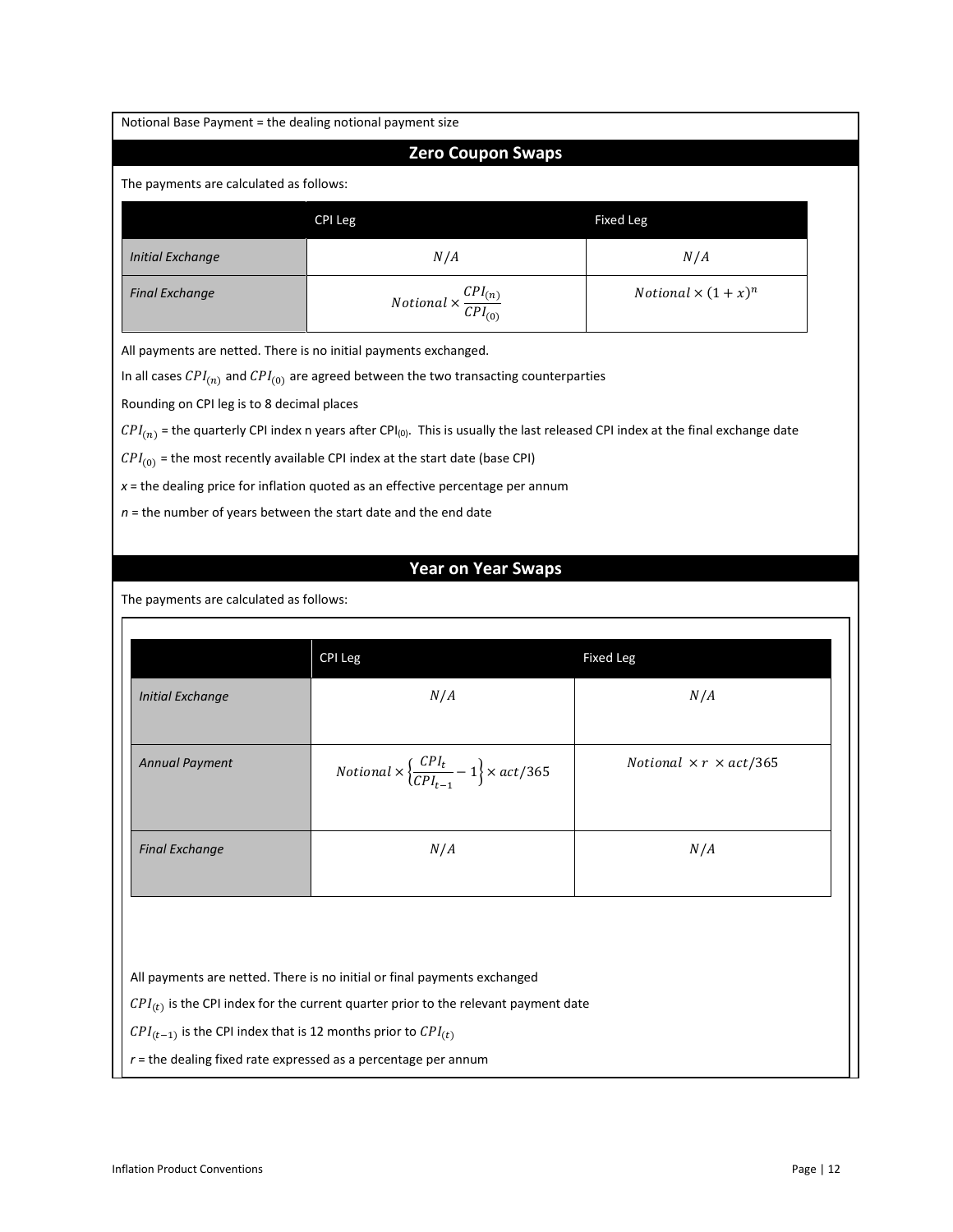## <span id="page-12-0"></span>**3.18. Other Dealing Conventions**

**All Products**

Not applicable.

# <span id="page-12-1"></span>**4. Confirmation**

## <span id="page-12-2"></span>**4.1. Timing**

### **CPI Bonds – CIBs and IIAs**

All trades entered into must be confirmed either electronically or in writing by both parties on the day that the transaction was executed.

## **CPI Swaps – CIS, IAS ,ZCS and YOY**

Confirmations are to be provided as soon as possible after the details of the transaction are agreed. Generally, this should take place within one hour of dealing.

## <span id="page-12-3"></span>**4.2. Obligations of Dealers**

## **All Products**

Every endeavour should be made for dealers to complete dealing tickets or enter trades into the front office dealing systems in a timely manner to assist back office to generate and deliver confirmations to the transacting party.

# <span id="page-12-4"></span>**4.3. Documentation**

### **CPI Bonds – CIBs and IIAs**

No specific convention.

## **CPI Swaps – CIS, IAS, ZCS and YOY**

Most interbank Zero Coupon Swaps (ZCS) are matched via the Markitwire system, which effectively negates the requirement for written confirmations.

For other CPI Swaps, the initial confirmation for this type of product supplements and forms part of the ISDA Master Agreement, and therefore the transaction must be confirmed using the standard form of confirmation.

Complete transaction information must be confirmed. The confirmation must include all applicable items from the list below:

- Trade Date
- Date of ISDA Master Agreement
- Fixed Rate Payer
- Floating Rate Payer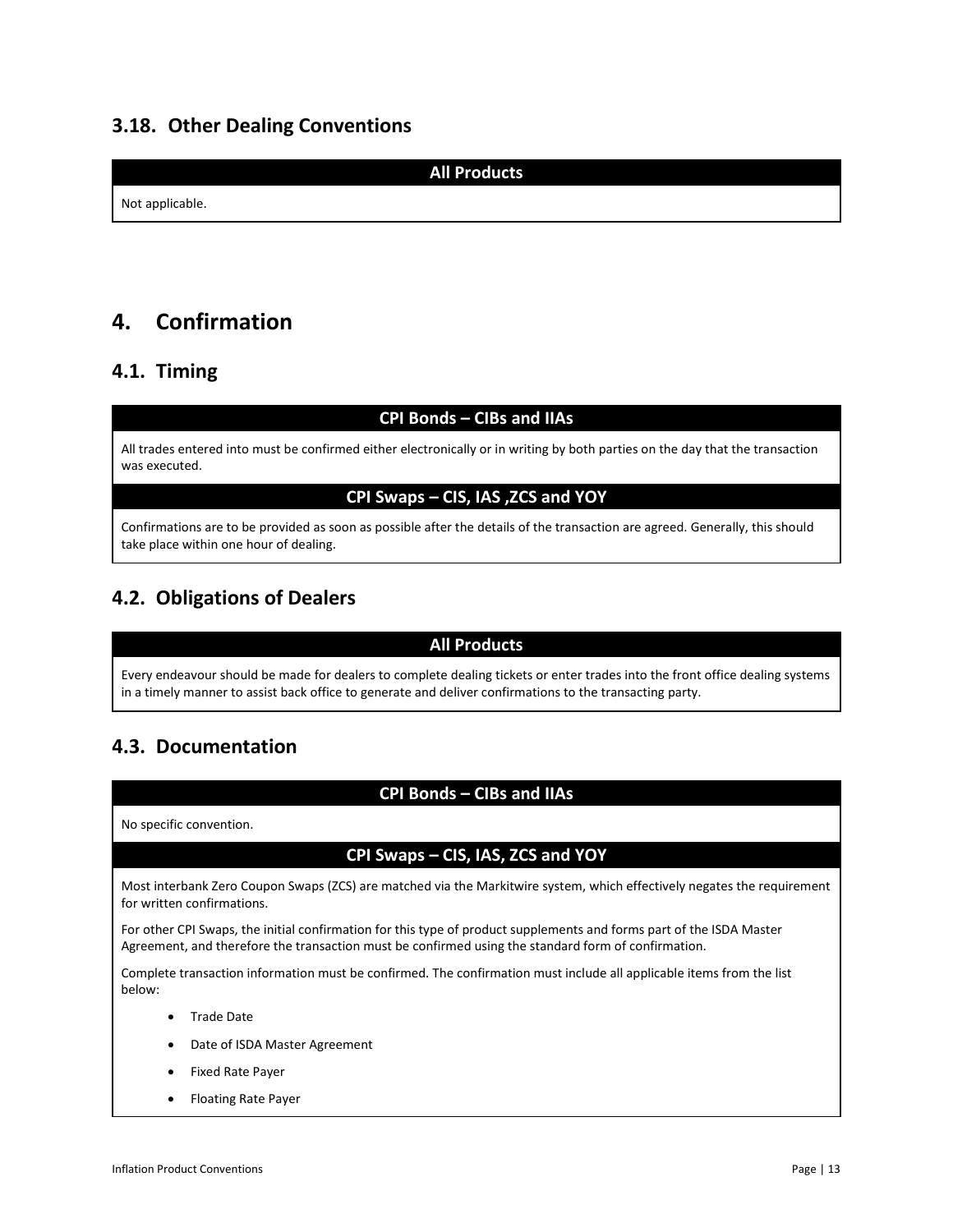- Notional Amount(s) and Currencies
- Effective Date
- Termination Date
- Reset Date
- Payment Date for each Party
- Business Day Convention
- Day Count Fraction
- Floating Rate Option
- Designated Maturity
- Business Centres for each Party
- Office of each Party

## <span id="page-13-0"></span>**4.4. Other Confirmation Conventions**

#### **All Products**

No specific convention.

# <span id="page-13-1"></span>**5. Settlement**

## <span id="page-13-2"></span>**5.1. Physical Settlements**

## **CPI Bonds – CIBs and IIAs**

In general AFMA recommends that transactions should not be negotiated for settlement or price fixing (rollover) on a nonbusiness day. Other conventions can be utilised if agreed upon at the time of dealing.

Settlement dates on Australian fixed interest securities are open to negotiation however, the following times are standard:

| Type of Security | Settlement                         |
|------------------|------------------------------------|
| All CPI Bonds    | Trade date plus two business days. |

The settlement date is open for negotiation between the parties. Should a non-standard settlement apply this fact must be disclosed before negotiating the price.

*Ticket Size*

Due to liquidity restrictions that sometimes prevail when undertaking settlements, large ticket size deals (i.e.; greater than \$500 million) should be broken down to smaller sizes for settlement purposes.

## **CPI Swaps – CIS, IAS,ZCS and YOY**

Not applicable.

## <span id="page-13-3"></span>**5.2. Cash Settlements**

### **CPI Bonds – CIBs and IIAs**